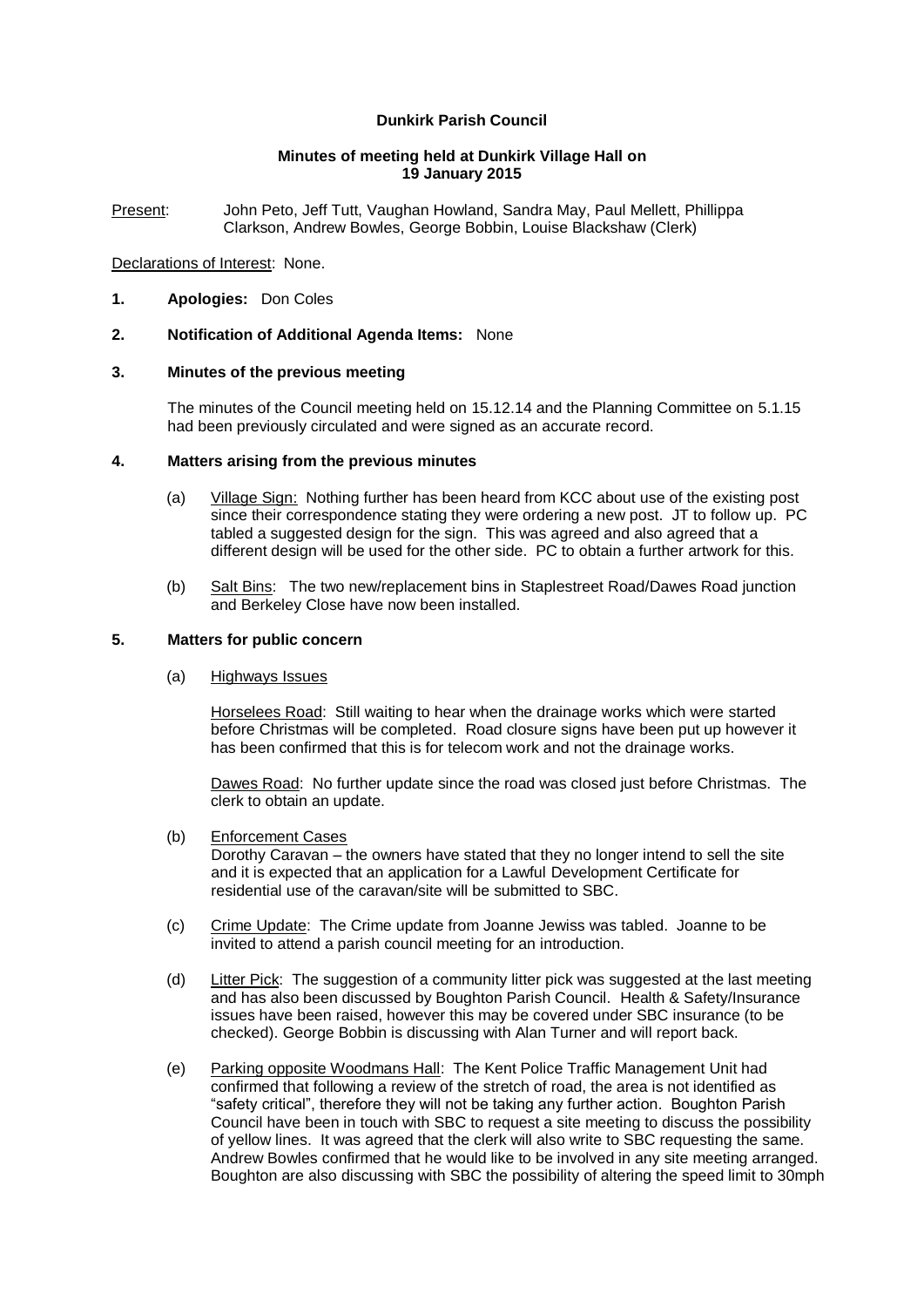along that stretch of road. It was agreed to support the project and share any cost providing BPC also contribute financially.

(f) Village Hall: The Village Hall Committee had been asked to consider the erection of an outside store by one of their regular bookings in the hall. SM tabled the proposed drawings and asked the parish council for their views. It was unanimously agreed that the parish council were opposed to the suggestion on the following grounds: (a) loss of parking spaces; (b) outside storage was not practical for manoevering tables/chairs for use inside the hall, especially in wet/cold weather/dark evenings; (c) the proposed location was in a dark area and could become damp; (d) security could be an issue especially as sheds/outside buildings are currently being targeted; (e) a lot of time had been taken with the design of the village hall which was considered an excellent benefit for the community and it was not sensible in the long term to change the design of the building to suit one user.

In addition it was commented that the village hall committee do an excellent job in managing the hall and are to be congratulated.

## **6. Planning**

(a) Receive Decisions:

14/504051/FULL - Cherry Tree Cottage Dunkirk Road South - Alteration and extension to existing dwelling. Refused.

(b) Consider Applications: None.

## **7. Finance**

- (a) Finance Report: The report and monthly cash account had previously been circulated and were taken as read.
- (b) Payments: The following payments were approved.

| Cheque 1117 HMRC          |                                   | <b>PAYE for Clerk</b>          | £174.80  |
|---------------------------|-----------------------------------|--------------------------------|----------|
| Cheque 1118   L Blackshaw |                                   | Clerk wages & office allowance | £283.04  |
| Cheque 1119  T Last       |                                   | Churchyard maintenance         | £650.00  |
| Cheque 1120 GW Finn       |                                   | Football field rent            | £400.00  |
|                           | Cheque 1121 Zurich Municipal      | Insurance renewal              | £459.92  |
|                           | Cheque 1122 Swale Borough Council | Nameplates for Snake Lane      | £273.00  |
| <b>DDR</b>                | IEDF                              | <b>Electricity Bill</b>        | £251.49  |
| Total                     |                                   |                                | £2492.25 |

- (c) Precept & Budget 2015/16: The Precept had been submitted to SBC at a 1.99% increase on the 2014/15 figure. This will result in an overall reduction in parish precept to parishioners of 0.52% providing SBC do not change their proposed tax base of £473.92 for Band D property. £3080 streetlighting grant will also be received. A revised budget showing the Precept figure submitted was tabled.
- (d) Donation to war memorial research: Following the extensive work undertaken by Julian & Sue Owen to set up this website, it was proposed and agreed that a donation would be given towards the annual fee for the website domain name. The clerk to ask Boughton and Hernhill whether they would also like to contribute as the website covers all three parishes.

### **8. Neighbourhood Plan**

A workshop had taken place where the consultant from Planning Aid England gave advice on assessing potential sites for development. Now at a stage of a call for sites from landowners for inclusion in the plan to be assessed. A further workshop on Policy Writing is planned for 18 February and the next committee meeting is 20 January.